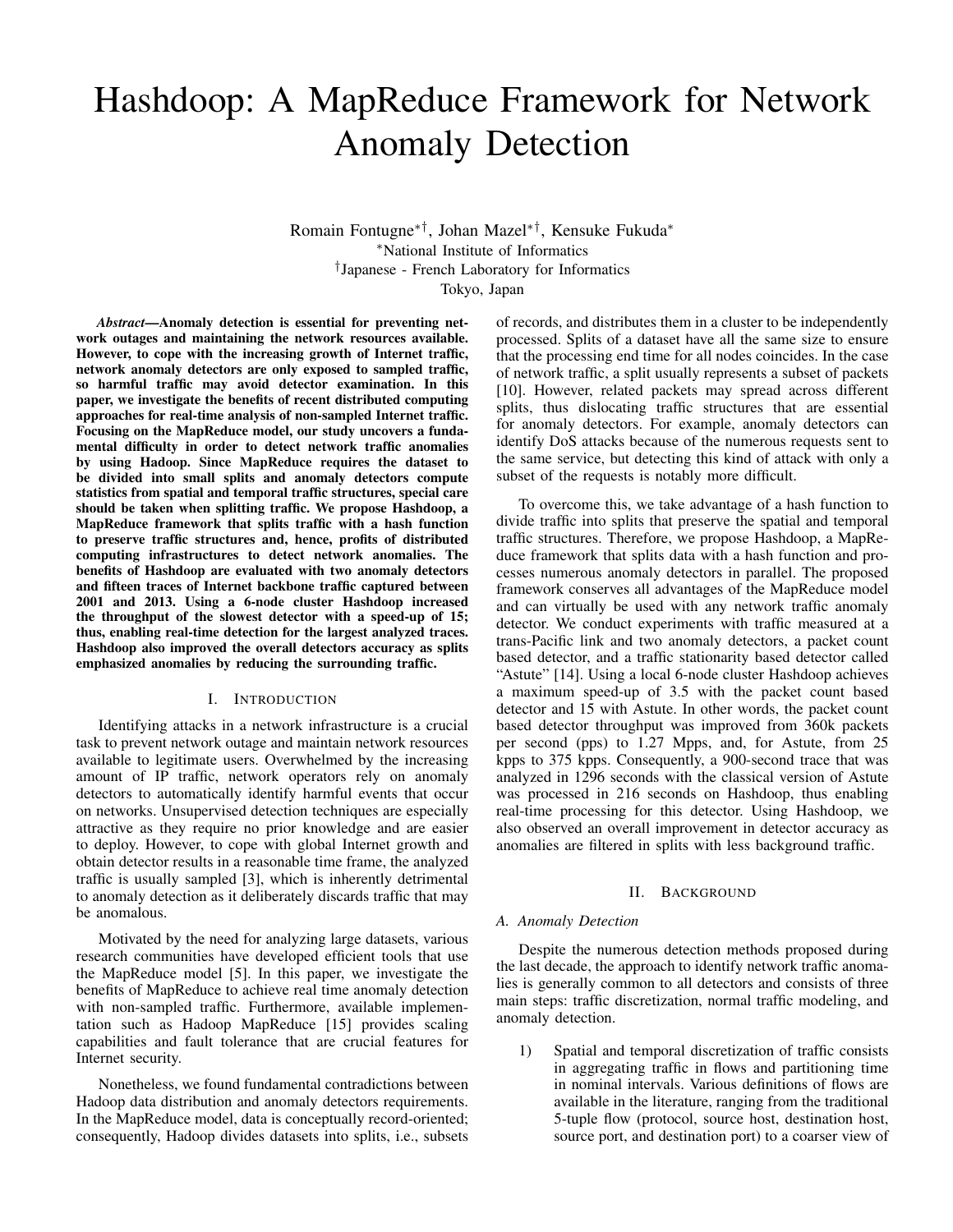

Fig. 1: Overview of Hashdoop. In this example, the original trace contains 5 splits that are hashed in  $N = 3$  buckets. Each bucket is independently analyzed by a detector and all detectors results are summarized in the anomaly report. Note that here traffic is hashed only once for clarity but in fact Hashdoop produces  $2N$  buckets for source and destination hashes.

traffic using only port number [2], [12], host address [6], or origin-destination flow [9].

Usually, time is partitioned by using a sliding window or time bins.

- 2) Normal traffic modeling is the statistical analysis of discretized traffic aimed at uncovering the usual behavior of traffic and computing a normal reference. Being the hardest step of the three, the research community has experimented with numerous approaches to model normal traffic, for example, using principal component analysis [9], entropy [12], gamma modeling [6], Kullback-Leibler divergence [2], image processing [8], or equilibrium model [14].Note that traffic is hashed only once for clarity. We stress that these statistical tests are usually relevant only if there are enough flows per bin and the number of bins is sufficient.
- 3) The last step compares a sample flow with the computed normal reference and classifies it as normal or anomalous. This is usually achieved with simple, yet robust, thresholding techniques [2], [6], [8], [9], [12], [14].

Implementing this general approach with MapReduce is not trivial as the traffic discretization and MapReduce data splitting might interfere.

# *B. MapReduce*

MapReduce is a programming model designed to process large a dataset by using a cluster of computers. A MapReduce program is composed of two key procedures, *map* and *reduce*, that are executed on a cluster where each node carries splits of the dataset. Thereby, all splits are independently processed by numerous concurrent mappers; then, the mappers results are shuffled, sorted, and passed to the reducers that digest them into the final results. A MapReduce program is therefore inherently parallel and can greatly decrease the computational time when processing huge datasets.

The MapReduce implementation of a network traffic anomaly detector is fairly straightforward. The map procedure detects anomalies in a split, and the reduce procedure summarizes all anomalies detected. Nevertheless, particular care should be taken when dividing traffic into smaller splits. Usually, the dataset is sliced into consecutive fixed-size-splits, but in the case of packet traces, this simple slicing creates splits, i.e., sets of packets, with two undesirable properties. First, the time duration of the traffic is dramatically decreased and varys along with the packet rate of the captured traffic. Second, related packets, e.g., packets from the same flow, can span over several splits.

As explained above, anomaly detectors perform temporal discretization of the traffic by using binning or sliding windows. However, fixed-size slicing significantly shortens the time duration of the traffic analyzed by a mapper; thus, it dramatically reduces the number of times bins are used for the statistical analysis and prevents detectors from properly modeling the normal traffic.

Furthermore, distributing traffic sent or received by the same host into several splits can weaken distinctive features of anomalies and make them unidentifiable. For example a network scan is a sequence of tentative connections characterized by a typical spatial distribution; it is particularly difficult to detect if the sequence is broken up into smaller parts.

## III. METHODOLOGY

We propose a novel MapReduce framework that consists of two steps: First, using a hash function, the traffic is divided into splits where both the spatial and temporal structures of the traffic are preserved. Second, detectors identify anomalies in each split of data. The anomalies are then collected and reported to network operators. As shown in Figure 1, these two steps are implemented as two distinct MapReduce programs.

### *A. Traffic Hashing*

To overcome the two problems stated in the previous section, we longitudinally slice traffic traces with the hash function. Using IP address as the key for the hash function allows us to divide traffic in splits (hereafter called "buckets") while preserving the time duration and flow consistency. In fact, the traffic is hashed twice, once with the source IP address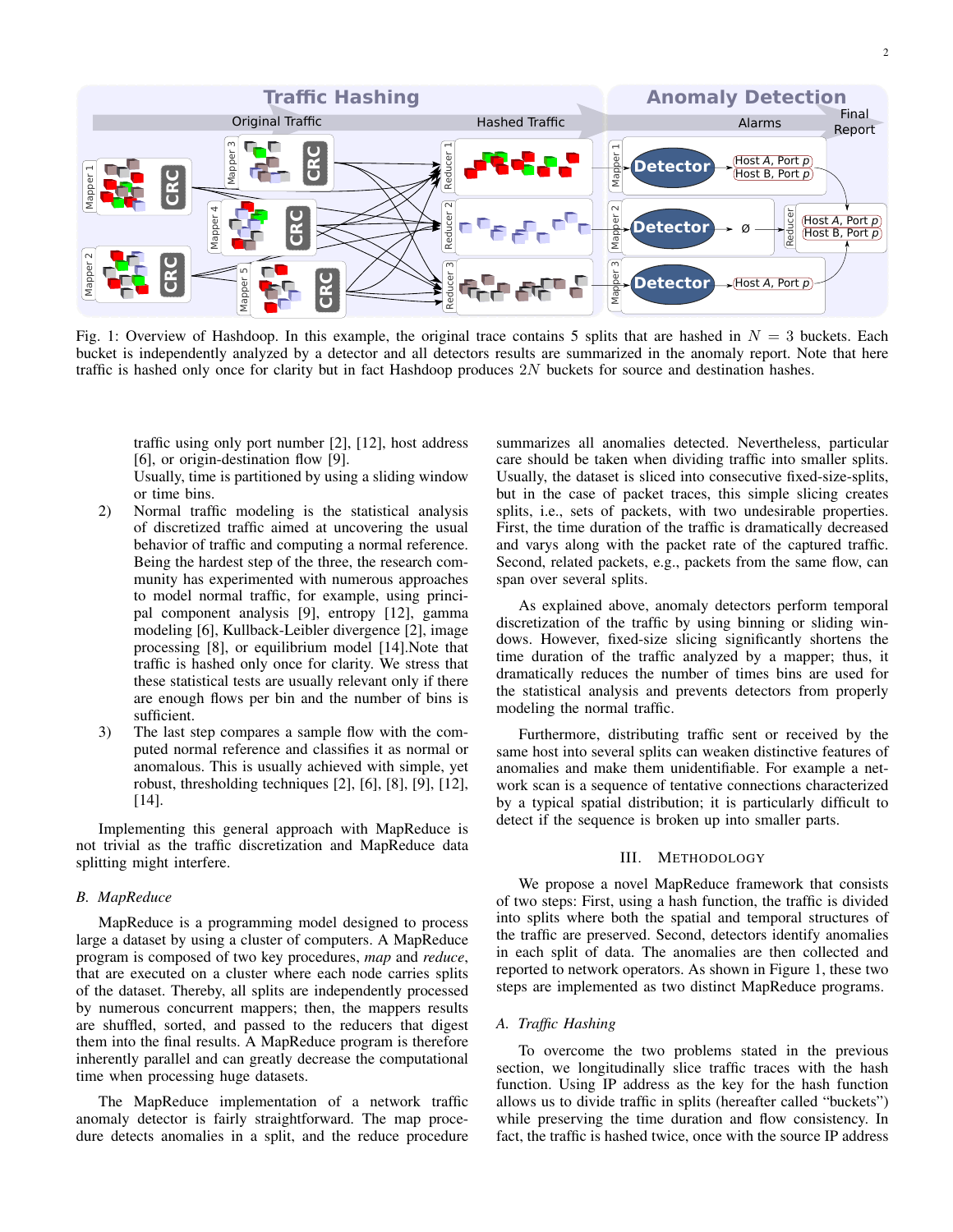as the key and once with the destination IP address as the key, thus assuring that the traffic sent or received by a certain host falls in a single bucket. The hash function we use is the cyclic redundancy check (CRC) algorithm, which is commonly used for traffic load balancing [4].

Suppose that a packet trace is distributed on several nodes by using the classical fixed-size-split and  $N$  is the number of buckets per hash function. Then, the traffic is hashed by using the following map and reduce procedures.

*1) Map:* For each packet p in a split, the map computes two hashes,  $h_s = CRC(srcIP) \mod N$  and  $h_d =$  $(CRC(dstIP) \mod N) + N$ , where  $srcIP$  and  $dstIP$  are respectively the source and destination IP address for the packet  $p$ . Thereby, the map outputs two key-value pairs, where the key is composed of a hash  $(h_s \text{ or } h_d)$  and the timestamp of  $p$ , and the value is the packet  $p$ .

*2) Shuffle and Reduce:* Using the keys of all mappers outputs, the shuffle separates packets into  $2N$  buckets, and within each bucket, sorts packets chronologically.

The reduce procedure reads a single bucket, and, regardless its size, writes it to the file system as a single split. Hence, reducers on different nodes can concurrently process all buckets, store them evenly on the cluster, and ensure that a bucket is not divided into smaller splits.

#### *B. Anomaly Detection*

Using traffic hashing makes the MapReduce implementation of a network traffic anomaly detector fairly straightforward. The map procedure implements the anomaly detection for a single bucket, and results for all buckets are summarized by the reduce procedure. The key advantage of Hashdoop is that virtually any classical anomaly detector can be used for the map procedure.

*1) Map:* We experimented with two anomaly detectors for the map procedure, a simple packet count based detector and Astute [14], an anomaly detector monitoring traffic stationarity.

The packet count based detector reports hosts that are sending or receiving significantly more packets than other hosts. Let  $\bar{c}$  be the mean number of packets sent or received by hosts in a bucket and s the corresponding standard deviation; then, hosts with a packet count  $c$ , such that

$$
c > \bar{c} + \tau s
$$

, are reported as anomalous.  $\tau$  is an arbitrary threshold set at 3 in our experiments.

On the basis of an equilibrium model, Astute seeks flows that violate the traffic stationarity. Astute inspects the traffic by using time bins and six different levels of flow aggregation and reports a significant shift in the number of packets or bytes for two consecutive time bins. The shift between the time bins i and  $i + 1$  is measured with the following equation.

$$
K'_i = \frac{\hat{\delta_i}}{\hat{\sigma_i}}\sqrt{F}
$$

, where  $\delta_i$  and  $\hat{\sigma}_i$  are respectively the mean and the standard deviation of the volume changes for the  $F$  flows present in the time bins i and  $i + 1$ . The time bin i is said to be anomalous

if its shift exceeds a certain threshold  $K$ ,  $|K'_i| > K$ . This threshold controls the false positive rate and is set to 3 in our experiments.

Both map procedures report alarms in the form of a key composed of six values, the source and destination IPs, source and destination ports, and starting and ending time of the anomalous traffic, and can contain wildcards for unspecified values. This unified output allows us to implement the same reduce procedure for both detectors.

*2) Reduce:* The goal of the reduce procedure is to compile and report detected anomalies to the network operators. Thereby, the reducer collects all alarms reported by the mappers, digests alarms reporting the same traffic, and produces the final anomaly report.

# IV. EVALUATION

We now evaluate the advantages and shortcoming of Hashdoop to provide real-time network traffic anomaly detection. We investigate two key elements that are, first, the overheads of traffic hashing and MapReduce, as compared with the benefits of parallel computing (Section IV-B), and second, the impact of traffic hashing on the detection performance of anomaly detectors (Section IV-C).

#### *A. Hadoop Cluster and Dataset*

The proposed framework was evaluated using a local Hadoop testbed of six nodes connected with 1-Gigabit Ethernet. Nodes ranged from commodity workstations with a single quad-core processor and 8 GB of RAM to higher specification servers with two 8-core processors and 64 GB of RAM. This 6-node cluster ran Hadoop 2.0.0 with a split size of 64 MB, a replication factor of 3, and was configured to concurrently process up to 128 mappers or 92 reducers.

The traffic traces analyzed in these experiments are all from the MAWI traffic archive<sup>1</sup> and, more precisely, traffic captured at a trans-Pacific link between Japan and U.S. (samplepoint-B and samplepoint-F). This was originally an 18-Mbps link (CAR on 100 Mbps) and was updated to 150 Mbps in July 2006. In our experiments, we analyzed traffic traces captured from 14:00 to 14:15 JST on the  $15<sup>th</sup>$  of January, February, and March in 2001, 2004, 2007, 2010, and 2013<sup>2</sup>. We converted the pcap MAWI trace in a textual format by using Ipsumdump to ease the manipulation of these files on Hadoop. These traces contain only an IP header and port information, and no payload is kept in the MAWI archive. As shown in Table I the volume of captured traffic has considerably increased over the past 13 years; hence, the number of packets captured in 2010 is about 10 times higher than in 2001. This traffic growth allows us to inspect the scalability of the proposed method.

#### *B. Processing Time*

The total execution time for Hashdoop is the sum of the time spent hashing the traffic and processing the anomaly detection.

<sup>1</sup>http://mawi.wide.ad.jp/mawi/

<sup>&</sup>lt;sup>2</sup>Due to intensive experiments polluting the traffic in February  $15^{th}$  2013, traffic from February  $16^{th}$  2013 was analyzed instead.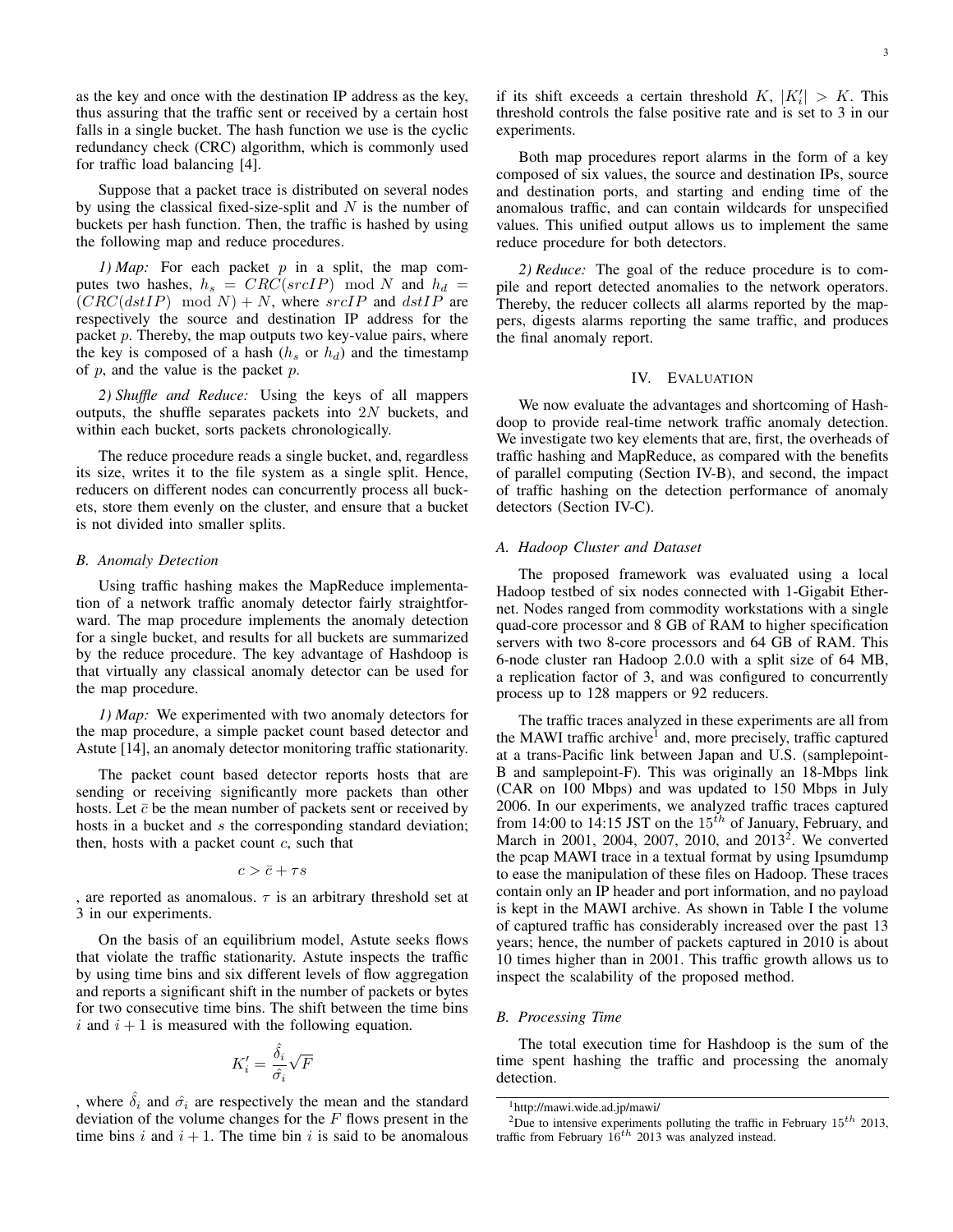

Fig. 2: Execution time for traffic hashing and anomaly detector speed-up with Hashdoop

|                              |             | Traces |      |       |       |       |
|------------------------------|-------------|--------|------|-------|-------|-------|
|                              |             | 2001   | 2004 | 2007  | 2010  | 2013  |
| Avg. nb. pkt.                |             | 2.9M   | 4.3M | 17.7M | 32.1M | 25.5M |
| εv.<br>≏<br>Std.<br>Relative | 4 buckets   | 27%    | 30%  | 13%   | 26%   | 28%   |
|                              | 8 buckets   | 26%    | 17%  | 12%   | 24%   | 23%   |
|                              | 16 buckets  | 33%    | 24%  | 15%   | 30%   | 31%   |
|                              | 32 buckets  | 41%    | 32%  | 21%   | 38%   | 40%   |
|                              | 64 buckets  | 51%    | 43%  | 28%   | 49%   | 52%   |
|                              | 128 buckets | 65%    | 56%  | 37%   | 62%   | 68%   |
|                              | 256 buckets | 83%    | 73%  | 48%   | 79%   | 87%   |
|                              | 512 buckets | 106%   | 96%  | 63%   | 102%  | 112%  |

TABLE I: Average number of packets for original 15-minute traces and relative standard deviation of number of packets in buckets

*1) Traffic Hashing:* For traffic hashing, the time required to execute the map and reduce procedures is mainly bounded to three values: the size of the trace, Hadoop's split size, and the number of buckets per hash function. The number of mappers hashing the traffic is proportional to the size of the trace and Hadoop's split size, i.e., 64 MB in these experiments. For example, the smaller trace of our dataset (15/02/2001) accounts for 177.5 MB or 3 Hadoop's splits thus processed with 3 mappers, whereas the largest one (15/02/2010, 2.0 GB) occupies 33 splits processed by 33 concurrent mappers. The number of reducers writing buckets to the filesystem, however, is proportional to the number of buckets  $N$ . Because Hashdoop hashes the traffic twice, i.e. using the source IP addresses and the destination IP addresses, the number of required reducers to process them is 2N.

Figure 2a depicts the average time measured to hash the 15 analyzed traces by using various values for the number of buckets,  $N \in [2, 512]$ . With  $N = 2$  the average processing time for traces from 2010 to 2013 was about 4 times higher than that for traces from 2001 to 2004. However, with higher values of N, the processing time for traces from 2010 to 2013 rapidly decreased and accounts for 2 times that of traces from 2001 to 2004 with  $N = 64$ . Overall, the fastest processing time was achieved with  $N = 8$  for traces from 2001 to 2004 and  $N = 64$  for traces from 2007 to 2013, meaning that large traces can benefit from more mappers and reducers to quickly hash traffic.

*2) Anomaly Detection:* We measured the execution times of the anomaly detectors to entirely process each trace on a standalone computer (two 6-core processors and 12 GB of RAM) and compared them with the processing times of the detectors by using Hashdoop on our cluster. The execution times with the standalone computer reveal that the packet count based detector is an order of magnitude faster than Astute. Namely, the packet count based detector has an average throughput of 360k packets per second (pps), whereas Astute processes about 25 kpps. Figures 2b and 2c depict speed-up done using Hashdoop with the two detectors and different values of  $N$ . Here, the number of concurrent mappers,  $M$ , is directly derived from the total number of buckets, that is,  $M = 2N$ . Therefore, we expect better speed-up with higher values of N, keeping in mind that the maximum number of concurrent mappers for our cluster,  $M = 128$ , was reached for  $N > 64$ .

However, for the packet count based detector and traces from 2001 (Fig. 2b) the execution time was at best 2 times slower than with the standalone computer. This underachievement highlights the MapReduce overhead, mainly due to the propagation of the jobs over the cluster [5], and demonstrates that there is no benefit in analyzing small traces with Hashdoop. Nevertheless, for larger traces, Hashdoop performs up to 3.5 times faster than the standalone version, namely, it processes the 2010 traces with an average throughput of 1.27 Mpps. Interestingly, the best performances were obtained with  $N = 16$ , but for higher values of N, the MapReduce overhead became more apparent as there were less packets in the buckets and the mappers quickly completed their tasks.

Since Astute throughput is significantly lower than the packet count based detector, it requires more resources to compute the traces and consequently takes better advantage of MapReduce (Fig. 2c). For example, the analysis of the 2001 traces with the MapReduce version of Astute was about 4 times faster ( $N \in [16, 32]$ ) than the standalone version; thus, the throughput was raised from 25 kpps to 100 kpps. With the traces from 2007 and  $N = 128$ , we obtained a maximum speed-up of 15, boosting the Astute throughput to 375 kpps. This result is interesting for two reasons. One, the maximum speed-up was reached with  $N = 128$ , thus  $M = 2 * 128$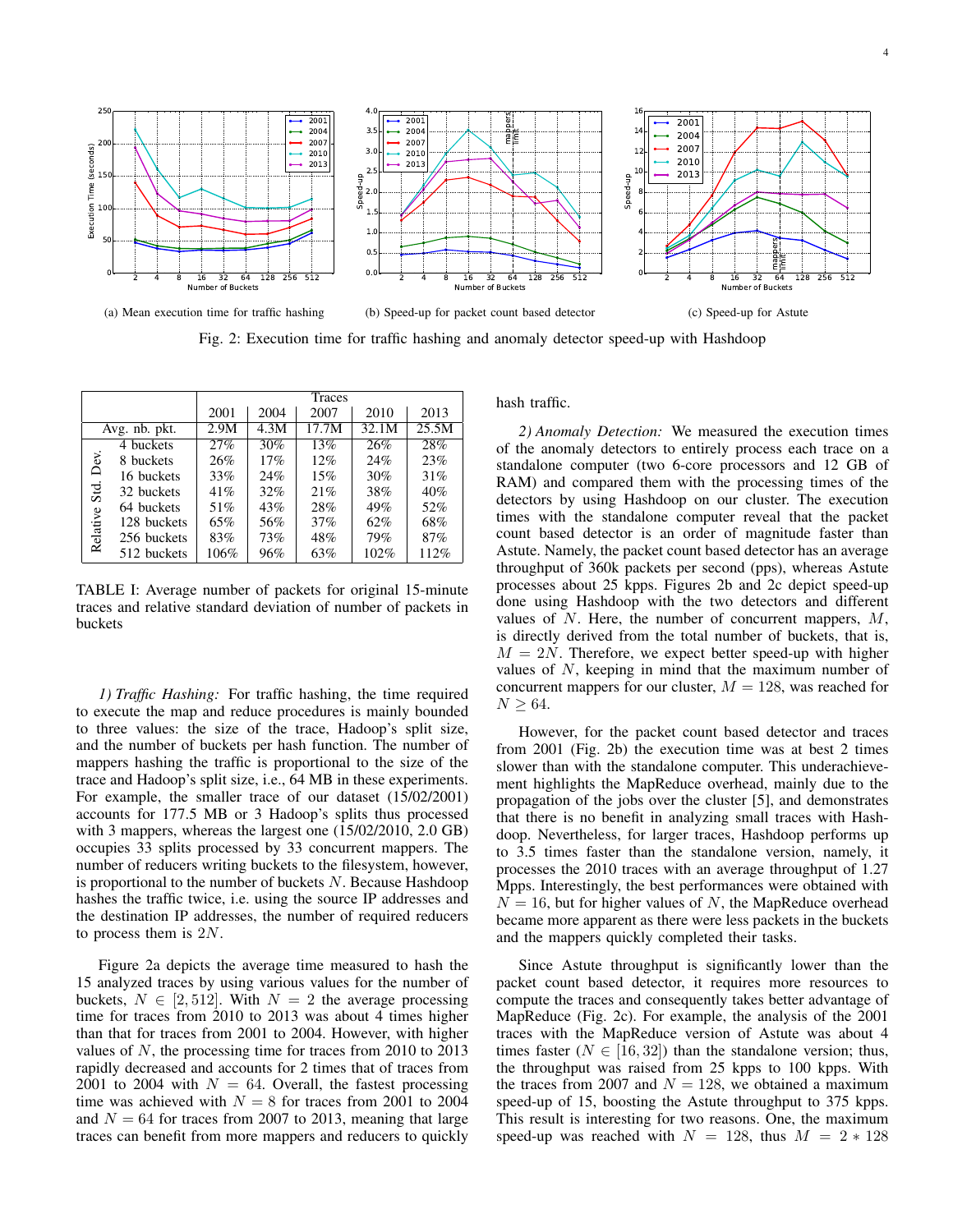mappers, which was above the physical limit of our cluster, and second, this was done with the traces from 2007 but not with the traces from 2010 to 2013, which contained more traffic. The first observation exhibited the limits of our cluster and suggests that better speed-up for traces from 2007 to 2013 could be attained with more nodes. We investigated the causes for the second observation and found that traffic in 2007 was better spread in the buckets than for any other trace. The traffic distribution in buckets is depicted in Table I with the relative standard deviation RSD, defined as

$$
RSD = \frac{s}{\bar{x}}
$$

, where  $\bar{x}$  is the mean number of packets per bucket and s is the corresponding standard deviation. We observed that the RSD of traffic captured in 2007 was about 2 times lower than that for traces from 2010 to 2013, meaning that the size of buckets was more even for traffic in 2007, whereas, for traffic from 2010 to 2013, a few buckets contained considerably more traffic than did the others. Since the processing time of a mapper is proportional to the size of the analyzed bucket, traffic unevenly distributed in buckets induces a few mappers to consume more processing time, thus delaying the whole MapReduce process.

Overall, Hashdoop drastically decreased the processing time for large traffic traces that cannot be analyzed in realtime with the Astute standalone detector. For example, the detection with the Astute standalone detector and the 900 second long traffic traces from 2010 took on average 1296 seconds, whereas, with the MapReduce version and  $N = 128$ buckets, the traffic hashing and the anomaly detection took on average 216 seconds (100 seconds for traffic hashing and 116 seconds for the detection).

#### *C. Detection Performance*

We investigated the impact of the proposed MapReduce framework on detection performance. Our main interest here was to determine if traffic hashing rather eases the detection by isolating anomalies in buckets with less legitimate traffic, or on the contrary, it inadvertently misleads detectors to report legitimate traffic as anomalous. We measured the accuracy of the detectors with Hashdoop and their standalone version by using MAWILab anomaly reports [7] as ground truth data and the traditional F-score, defined as:

$$
F=\frac{2TP}{2TP+FN+FP},
$$

where  $TP$ ,  $FN$ , and  $FP$  are respectively the number of True Positive, False Negative, and False Positive alarms. The detection improvement DI of Hashdoop against the standalone one is then the difference between their respective F-score,  $F_{MR}$  and  $F_S$ :

$$
DI = F_{MR} - F_S.
$$

Therefore, positive (resp. negative) values of  $DI$  indicate that Hashdoop performs better (resp. worst) than the standalone version.

Figures 3a and 3b depict the average detection improvement for the packet count based detector and Astute. For traces in 2001, the proposed framework with either detector achieved inferior F-scores as compared with those from the standalone version, and globally, the detection improvement decreased as



(b) Astute

Fig. 3: Detection improvement  $(DI)$  for the detectors with Hashdoop and various numbers of buckets. Detection improvement is measured as difference between F-measure of classical detector and that with Hashdoop.

N increased. These poor performances were mainly due to the small number of packets contained in each bucket, which broke the detectors statistical assumptions. For traces captured from 2004 to 2013, the detection improvement for both detectors and almost all traces was greater than zero; nevertheless, both detectors exhibited different behavior when varying the number of buckets N.

The detection improvement for the packet count based detector and traces from 2007 to 2013 gradually improved as N increased, meaning that splitting these large traces in buckets emphasizes anomalies hidden in a large traffic volume. The exception being the traces in 2007, as their average detection improvement was negative. Inspecting these results revealed that the standalone detector performed extremely well for the trace from January  $15^{th}$ , 2007 ( $F_S = 0.88$ , the highest score in our experiments) and globally lowered the average DI for 2007. Results for the 2004 traces were yet different; the detection improvement reached a maximum for  $N \in [16, 32]$ and then decreased as N increased.

Similarly, the detection improvement of Astute for 2004 to 2013 reached a maximum around  $N = 16$ . The detection improvement for 2010 traces stayed reasonably constant for